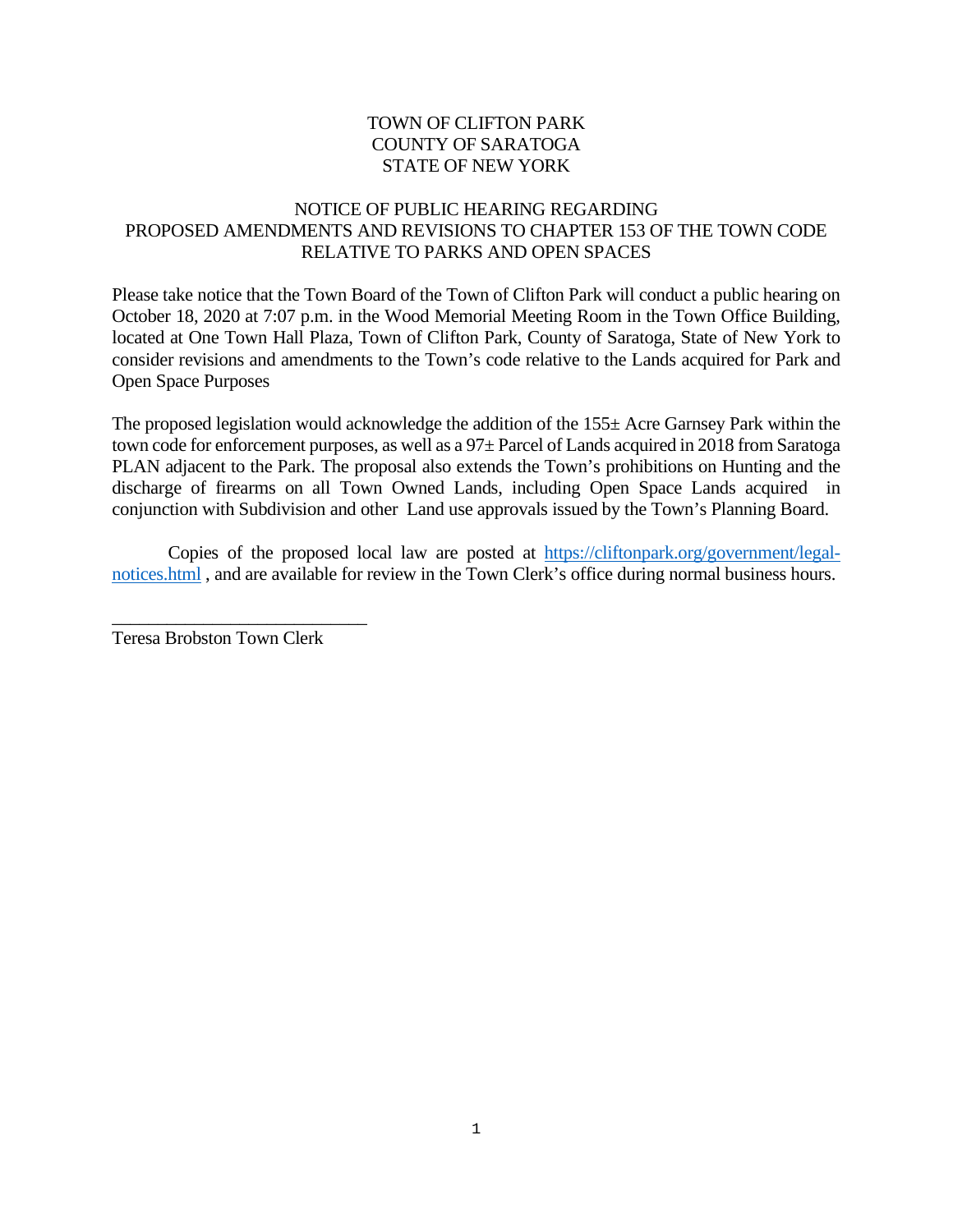*The following Code does not display images or complicated formatting. Codes should be viewed online. This tool is only meant for editing.*

# Chapter 153 **Parks**

## **[HISTORY: Adopted by the Town Board of the Town of Clifton Park 6-18-2007 by L.L. No. 6-2007. Amendments noted where applicable.]**

**GENERAL REFERENCES** Department of Buildings and Grounds — See Ch. **5A**. Environmental Conservation Commission — See Ch. **13**. Department of Parks, Recreation and Community Affairs — See Ch. **34**. Alcoholic beverages — See Ch. **59**. Mass public assemblies — See Ch. **64**. Burning — See Ch. **80**. Dogs — See Ch. **92**. Firearms — See Ch. **108**. Noise — See Ch. **149**. Nature preserves — See Ch. **152**. Zoning — See Ch. **208**.

# Article I **Parks, Park Areas and [Park Districts] Open Spaces**

## § 153-1 **Findings and determinations.**

It is hereby the finding and determination of the Town Board that use of parks and park areas within the Town of Clifton Park beyond established times or in violation of the following prohibitions constitutes and creates disturbance for homeowners and others residing within the vicinity of town parks and park areas.

## § 153-2 **Park hours.**

All parks and park areas within the Town of Clifton Park, and all areas on the Clifton Common, shall be open for public use from the hours of 5:30 a.m. until 10:00 p.m. or as otherwise posted. This limitation shall apply to all exterior areas and shall not be applicable to activities inside any buildings within any of the aforesaid areas.

## § 153-3 **Collins Park.**

All dogs at Collins Park shall be on a leash and kept under leash control.

## § 153-4 **Prohibited acts.**

It shall be unlawful and constitute an offense for any person to:

A. Utilize or make use of any park within the Town except during the hours set forth at § **153-2** hereinabove.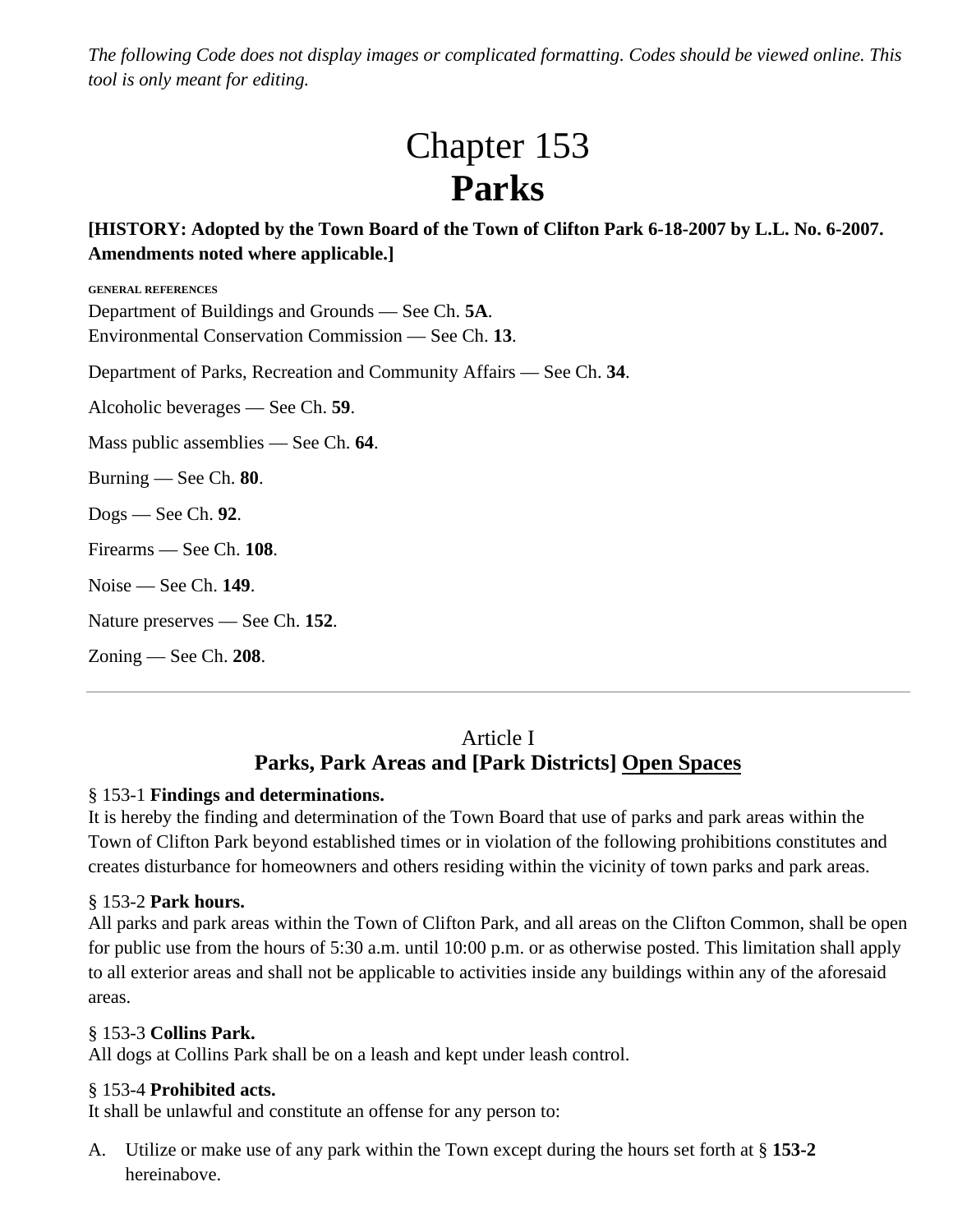- B. Use or utilize any park within the Town for any act or use which is prohibited by this article.
- C. Vandalize, spray paint, break, or damage, any property, fixture, building, facility, improvement or structure, or any trees, shrubbery, landscaping materials, and the like in any park or park area within the Town.
- D. Operate any motor vehicle of any sort on any field, court, park or recreational facility other than for official purposes and in designated areas. This shall include motor vehicles, all-terrain motorized vehicles, snowmobiles, trail bikes, motorcycles, or any other motor-driven craft.
- E. Use or ignite fireworks of any kind, including sparkling devices as defined in Subparagraph (vi) of Subdivision (a) of Paragraph 1 of § 270.00 of the New York State Penal Law, as referenced in § 156-h of the New York State Executive Law. **[Added 8-17-2015 by L.L. No. 9-2015]**
- F. Hunt, target shoot, or cause the discharge of any firearm, or bows of any type, for any reason within in any park, park area, Open Space or lands owned, or managed, by the Town of Clifton Park.

## § 153-5 **Parking limited to park use. [Amended 9-8-2020 by L.L. No. 6-2020]**

It shall be unlawful and constitute a violation under this article for any person to park any motor vehicle in a town park or public park within a park district at a time when the operator of the motor vehicle is not utilizing the park or park facilities for their lawful purpose(s).

## Article II **Clifton Common**

## § 153-6 **Determination.**

The Town of Clifton Park hereby determines that substantial moneys have been invested by the Town in the Clifton Commons, and substantial time and effort on the part of volunteers and volunteer organizations have been and continue to be provided to develop, maintain and continue the Clifton Common as a special recreational and park area for town residents. Certain activities if permitted on the Clifton Common would create risks to personal safety or property or problems with respect to the maintenance of the Clifton Common and involve uses never intended for this area of the town.

## § 153-7 **Activities specifically prohibited on Clifton Common.**

- (a) Golfing on the Clifton Common is hereby prohibited.
- (b) Hunting, target shooting, or the discharge of any firearm, or bows of any type, for any reason are prohibited.

## § 153-8 **Dogs.**

All dogs upon the Clifton Common must be kept upon a leash and under leash control.

## § 153-9 **Penalties for offenses. [Amended 9-8-2020 by L.L. No. 6-2020]**

A. Any person found to have violated any of the provisions of [§ **153-3** and § **153-8** of] this chapter shall be guilty of a violation and shall be subject to civil penalties according to the provisions of Chapter **92**,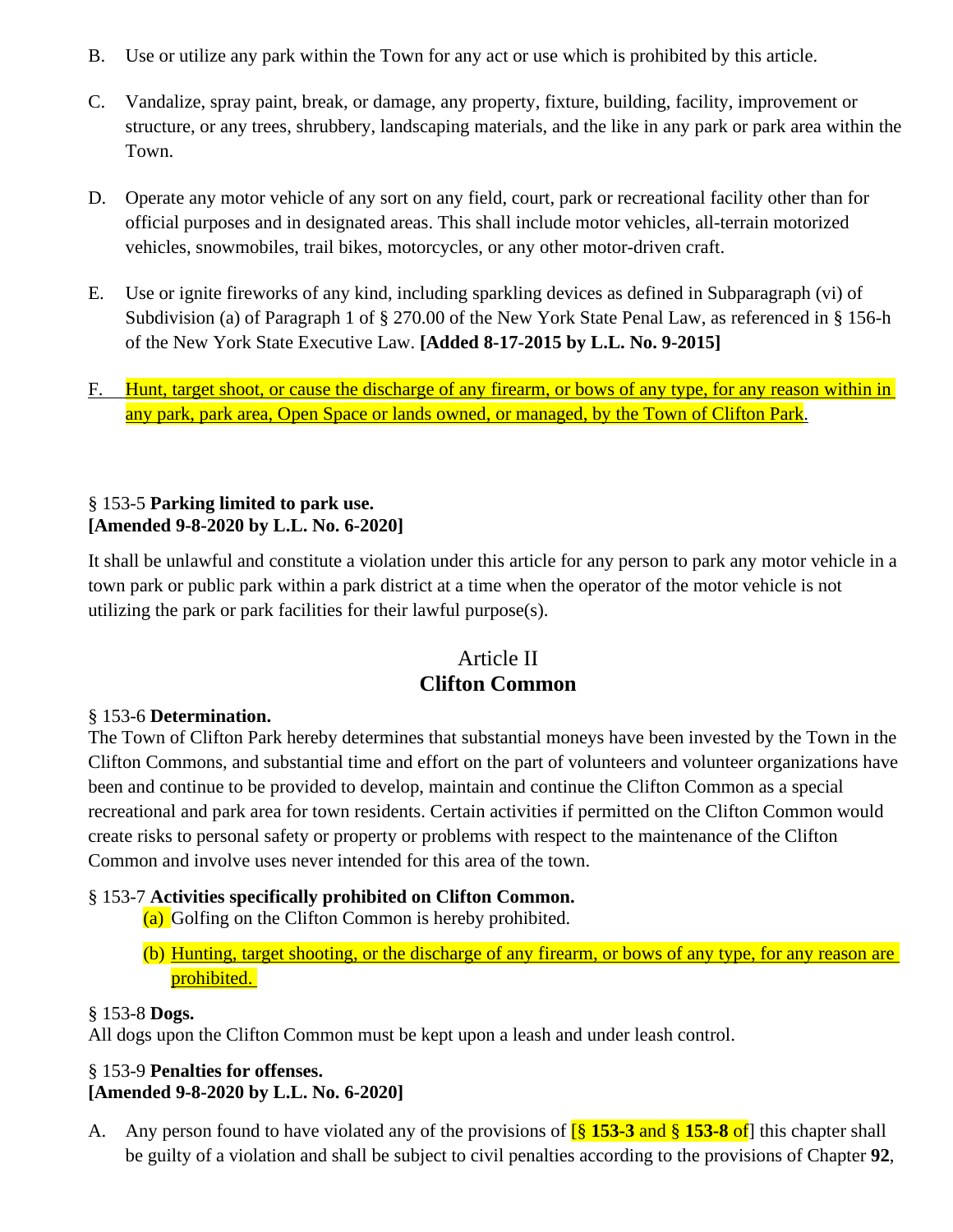§ **92-13**, of this Code.

B. Any person found to have violated any of the remaining provisions of this Chapter **153** upon the Clifton Common shall be guilty of a violation and shall be subject to a civil penalty [of up to \$250] not to exceed \$500.00, and up to \$1,000 for every subsequent offense committed within 18 months, in addition to restitution for any damage to Park property.

## Article III **Clifton Park Action Park**

## § 153-10 **Determinations.**

The Town Board recognizes the popularity of skating and skateboarding as a means of active recreation for area residents and has established the Clifton Park Action Park as a members-only skate park for skateboarding and inline skating.

## § 153-11 **Authority to establish membership fees.**

The Director of Parks and Recreation shall establish annual membership fees for residents and for nonresidents and enter into agreements with area municipalities for reasonable membership fees for area residents as may be desirable for the maintenance and operation of the park, subject to approval by the Town Board.

## § 153-12 **Rules and regulations; infractions; appeals.**

- A. Rules and regulations for the Clifton Park Action Park shall be established by the Director of Parks and Recreation, subject to approval by the Town Board, and shall be posted at the park, are attached hereto and are available on the Town's website.
- B. Infractions or violations of Action Park rules and regulations established by the Director of Parks and Recreation as approved by the Board may result in a suspension or revocation of membership privileges, in addition to any other penalty as may be set forth in this article. Such suspension, revocation or limitation shall be in the discretion of the Assistant Director of Parks and Recreation ("Assistant Director") or his/her designee, subject to review upon appeal by the Director of Parks and Recreation. Appeal from such determination shall be in writing to the Director of the Department of Parks and Recreation within 30 days of the effective date of such determination and shall be heard at the Town Board meeting next following receipt of the appeal. The Director shall affirm, reverse, or modify the determination of the Assistant Director within one week of such hearing. Nothing herein shall prevent the Town Board or the Director from granting relief acceptable to the appellant prior to, or in the absence of, such written appeal or hearing.

## § 153-13 **Prohibited acts.**

- A. It shall be unlawful and shall constitute a trespass for any person to skate, use, or otherwise be within the park when the Action Park is closed.
- B. It shall be unlawful and shall constitute a trespass for any person to skate, use, or otherwise to be within the park without a current membership ID card or to assist another to be within the park without such membership.
- C. Dogs are prohibited within the Action Park.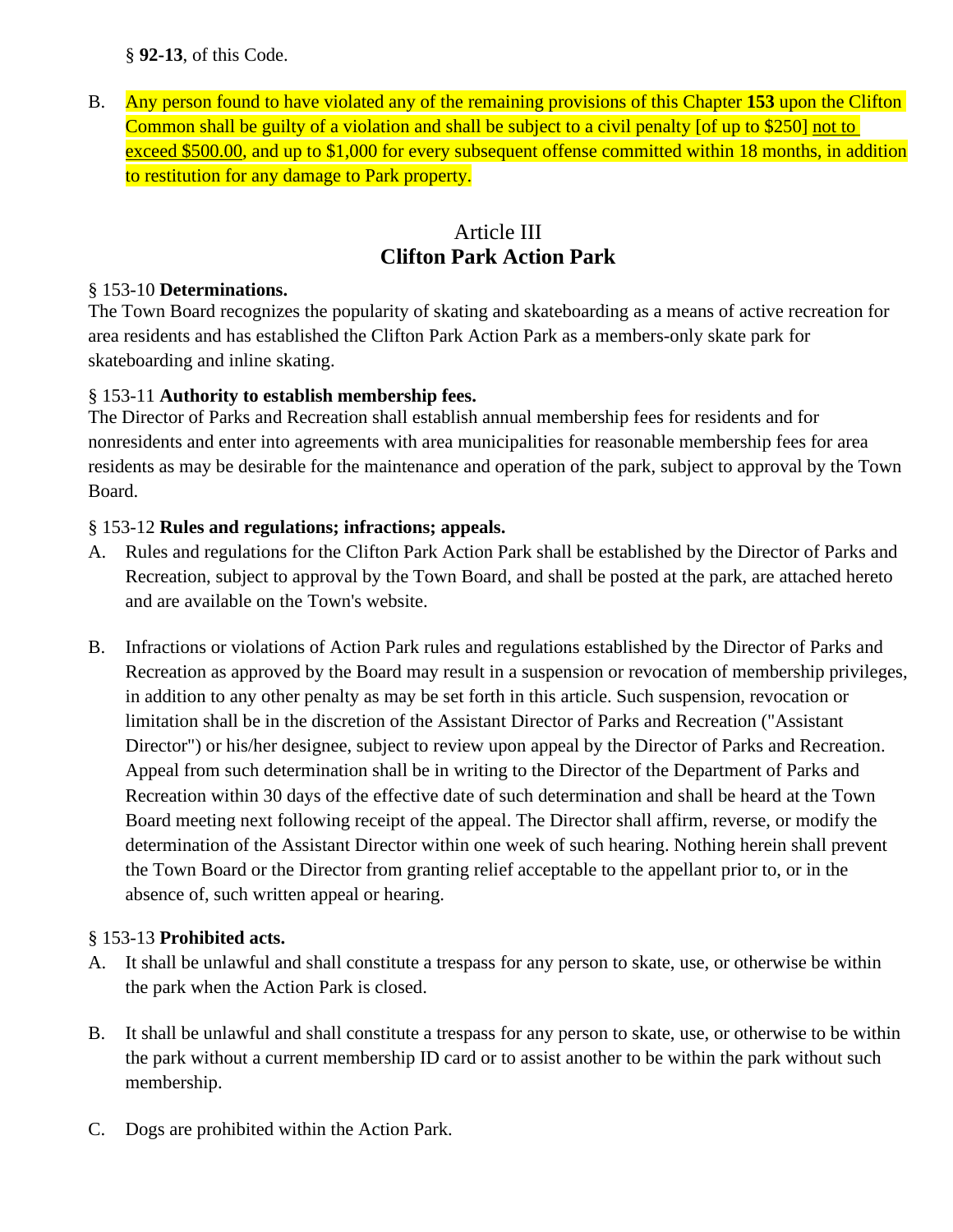#### § 153-14 **Penalties for offenses. [Amended 9-8-2020 by L.L. No. 6-2020]**

Any person found guilty of § **153-13** of this article shall be guilty of a violation and shall be subject to the following:

- A. For a first offense: a civil penalty not to exceed [\$250], \$500;
- B. For every subsequent offense committed within a period of 18 months: a civil penalty not to exceed \$1,000.

## Article IV **Swimming Pools**

## § 153-15 **Clifton Park Town pools.**

The Town Board recognizes the popularity of swimming and pool leisure activities as a means of active recreation for area residents. The Town of Clifton Park purchased and manages the community pools and clubhouses located on Barney Road and Locust Lane, the pool clubhouse on Burning Bush Boulevard and, in conjunction with the Longkill Park District, Country Knolls Pool located on Burning Bush Boulevard. The three Town pools have been designated as "members only."

## § 153-16 **Authority to establish membership fees.**

The Director of Parks and Recreation shall establish annual membership fees for residents and for nonresidents, subject to approval by the Town Board.

## § 153-17 **Rules and regulations.**

Rules and regulations for the three town pools and clubhouses shall be established by the Director of Parks and Recreation, subject to approval by the Town Board, and shall be posted at each pool, are attached hereto and are available on the Town's website.

## § 153-18 **Suspension or revocation of membership privileges; appeals.**

- A. Infractions or violations of the three town pools and clubhouses' rules and regulations established by the Director of Parks and Recreation as approved by the Board may result in a suspension or revocation of membership privileges.
- B. Such suspension, revocation or limitation shall be in the discretion of the Assistant Director of Parks and Recreation ("Assistant Director") or his/her designee, subject to review, upon appeal, by the Director of Parks and Recreation. Appeal from such determination shall be in writing to the Director of the Department of Parks and Recreation within 30 days of the effective date of such determination and shall be heard at the Town Board meeting next following receipt of the appeal. The Director shall affirm, reverse, or modify the determination of the Assistant Director within one week of such hearing. Nothing herein shall prevent the Town Board or the Director from granting relief acceptable to the appellant prior to, or in the absence of, such written appeal or hearing.

## § 153-19 **Prohibited acts.**

- A. It shall be unlawful and shall constitute a trespass for any person to use or otherwise be within pool and clubhouse designated areas when the pools and clubhouses are closed.
- B. It shall be unlawful and shall constitute a trespass for any person to use or otherwise to be within the pool or clubhouse area without a current membership unless he or she can be identified as a paid guest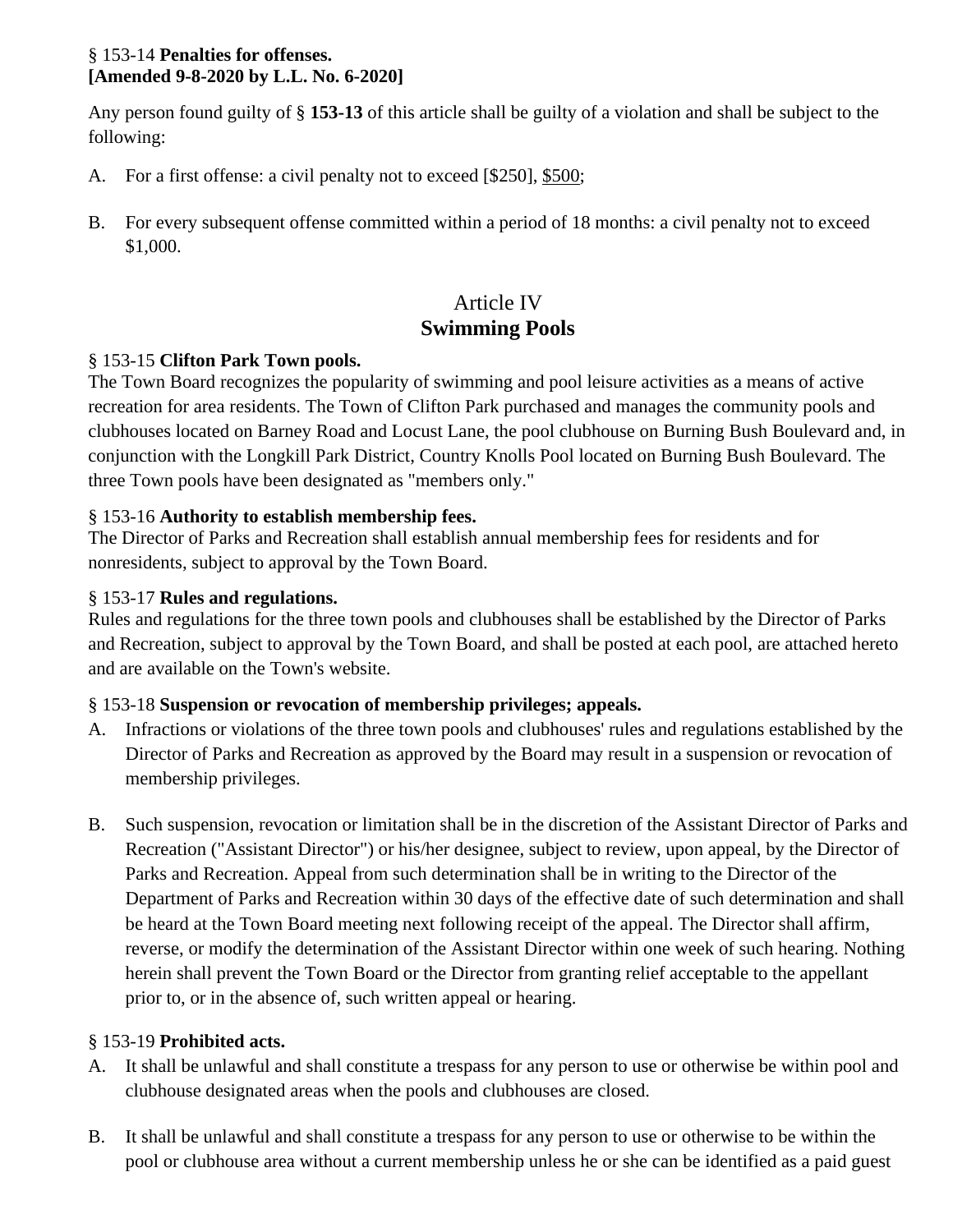of a current member.

C. Dogs are prohibited within pool and clubhouse designated areas.

## § 153-20 **Penalties for offenses. [Amended 9-8-2020 by L.L. No. 6-2020]**

Any person found guilty of § **153-19** of this article shall be guilty of an offense and shall be subject to the following:

- A. For a first offense: a civil penalty not to exceed \$250;
- B. For a second offense committed within a period of 18 months: a civil penalty not to exceed \$500;
- C. For a third and any subsequent offense committed within a period of 18 months: a civil penalty not to exceed \$750;
- D. For a fourth and any subsequent offense committed within a period of 18 months: a civil penalty not to exceed \$1,000.

# Article V **Town Trails**

## § 153-21 **Motorized vehicles restricted.**

Motorized vehicles or crafts of any type are prohibited and shall not be parked or operated on trails within the Town. This shall include, but not be limited to, motor vehicles, all-terrain motorized vehicles, snowmobiles, motorized trail bikes, motorcycles or any other motor-driven vehicle or craft. This provision shall not apply to emergency vehicles or vehicles operated by police, environmental officers, Town officials or others designated by them on official business, or motorized wheelchairs or other motorized vehicles designed to enable an individual with a disability.

## § 153-22 **Penalties for offenses. [Amended 9-8-2020 by L.L. No. 6-2020]**

Any person found to have violated any provision of this Article **V** shall be guilty of a violation and shall be subject to a civil penalty not to exceed \$500.

## § 153-23 **Town security officers. [Amended 9-8-2020 by L.L. No. 6-2020]**

The Town Security Officers are hereby authorized to provide for compliance with this Chapter **153** and are hereby authorized to issue citations, tickets, and complaints and to participate in the prosecution of any offenses charged under this chapter.

## § 153-24 **Written plea agreements. [Added 9-8-2020 by L.L. No. 6-2020]**

Appearance tickets issued under this chapter may be resolved by written plea agreement lodged with the court, subject to judicial approval, for individuals represented and unrepresented by counsel. Electronic signatures, scanned or photocopied signatures on plea agreement forms shall be presumptively reliable.